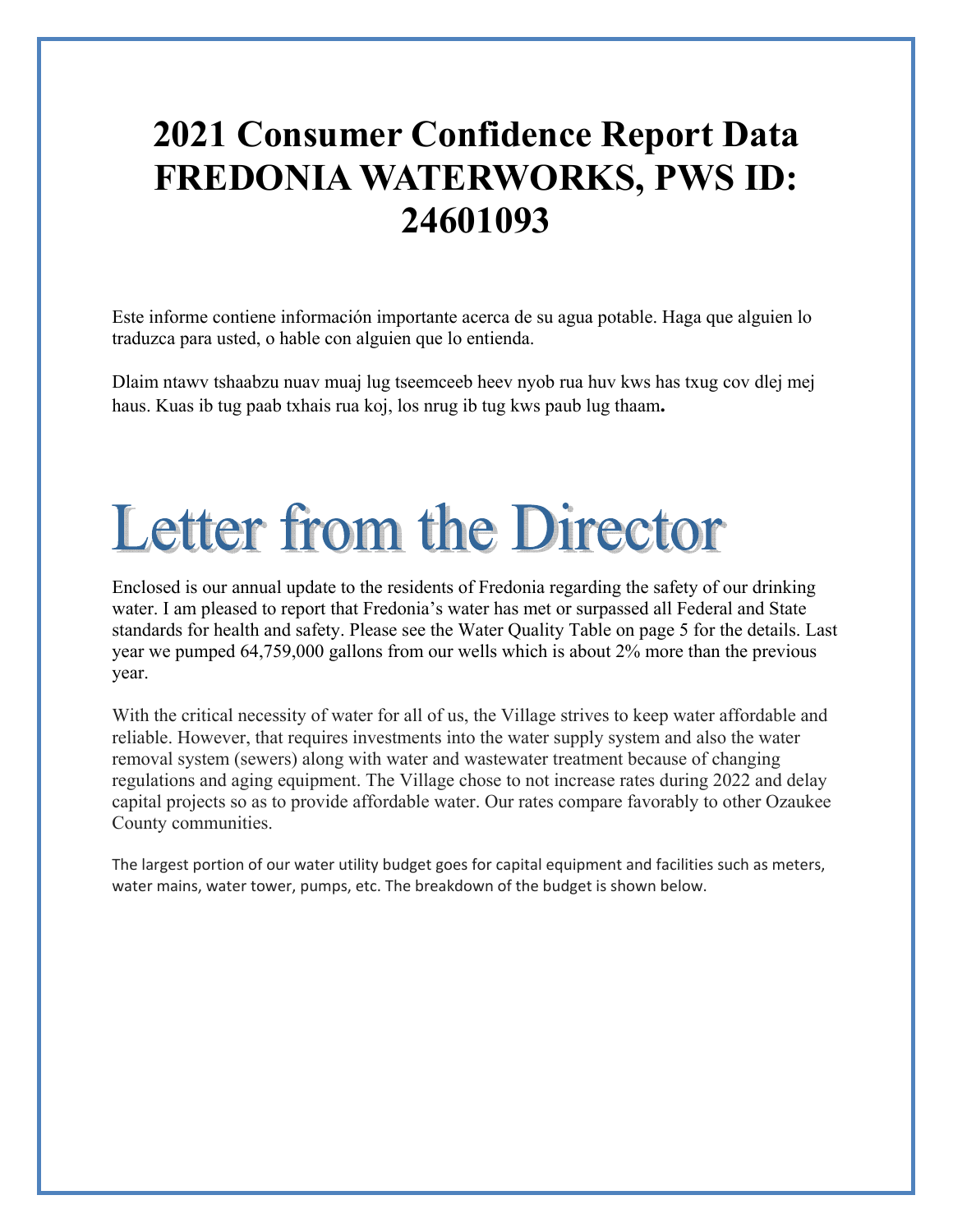

This year, we installed an additional valve on Manor Drive to help reduce the number of homes shut off from water during a water main break in the area. We also replaced a valve at the intersection of Manor Drive and Summit Drive. Water main was extended into a parcel behind the water tower and a meter was replaced at Village Hall (well 2) well house. About 1/3 of the valves were exercised and all of the hydrants were flushed and inspected. During 2022, we will replace the water main on N. Wilson street, wash the water tower, prepare a preliminary report on water storage capacity (do we need another water tower) and replace about 40 meters in homes and businesses.

If you would like to know more about the information contained in this report, please contact Roger Strohm at (262) 692-9125.

## **Opportunity for input on decisions affecting your water quality**

First and Third Tuesday of every month at 7:00 PM at the Fredonia Government Center located at 242 Fredonia Avenue, Fredonia, WI.

## **Health Information**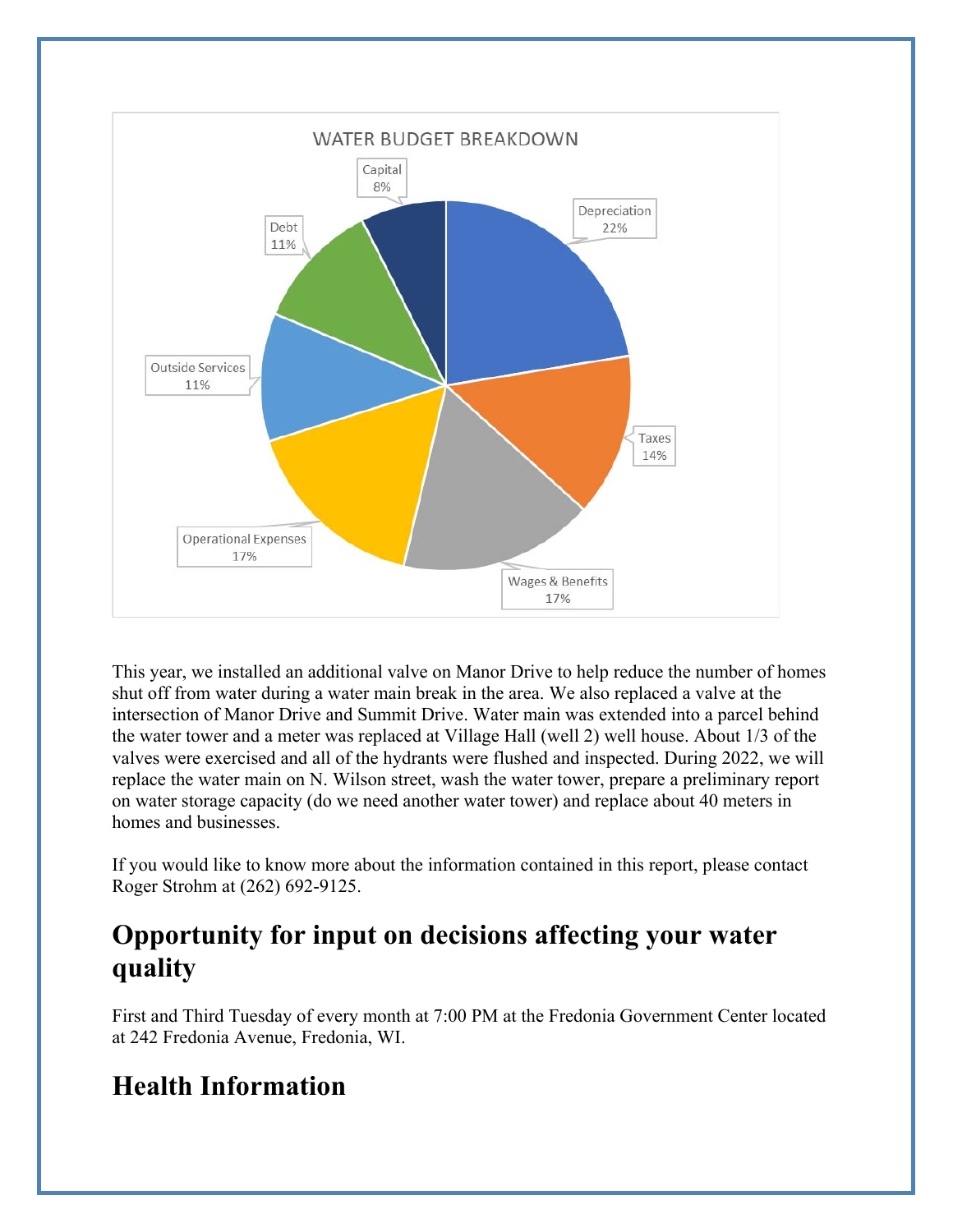The Village's water supply naturally contains Fluoride at about 0.5 mg/L. We do not add Fluoride to the drinking water. The U.S. Public Health Service recommends 0.7 mg/L of Fluoride in the community drinking water supply. You should discuss with your dentist and health care provider if you feel that you need additional fluoride.

The Village water supply also naturally contains Arsenic. The levels of arsenic in the water supply are about 1/3 of the amount allowed by the EPA. We do not treat for arsenic in the water supply. Removal of arsenic in the home can be accomplished by adding a filter or ion exchange system. If you choose to add one of these systems to your home, **follow the manufacturer's recommendations for replacement of the filter. This applies to any filter that you use in your water system at home including refrigerator filters.** These filters can become home to bacterial growth causing taste and odor problems.

Drinking water, including bottled water, may reasonably be expected to contain at least small amounts of some contaminants. The presence of contaminants does not necessarily indicate that water poses a health risk. More information about contaminants and potential health effects can be obtained by calling the Environmental Protection Agency's safe drinking water hotline (800- 426-4791).

Some people may be more vulnerable to contaminants in drinking water than the general population. Immuno-compromised persons such as persons with cancer undergoing chemotherapy, persons who have undergone organ transplants, people with HIV/AIDS or other immune systems disorders, some elderly, and infants can be particularly at risk from infections. These people should seek advice about drinking water from their health care providers. EPA/CDC guidelines on appropriate means to lessen the risk of infection by cryptosporidium and other microbial contaminants are available from the Environmental Protection Agency's safe drinking water hotline (800-426-4791). **Our water is supplied from the ground and does not contain many of the contaminants found in surface water sources such as cryptosporidium.**

## **Source(s) of Water**

| Source ID Source |             | Depth (in feet) Status |        |
|------------------|-------------|------------------------|--------|
|                  | Groundwater | 457                    | Active |
|                  | Groundwater | 360                    | Active |

To obtain a summary of the source water assessment please contact, Roger Strohm at (262) 692- 9125.

## **Educational Information**

The sources of drinking water, both tap water and bottled water, include rivers, lakes, streams, ponds, reservoirs, springs and wells. As water travels over the surface of the land or through the ground, it dissolves naturally occurring minerals and, in some cases, radioactive material, and can pick up substances resulting from the presence of animals or from human activity.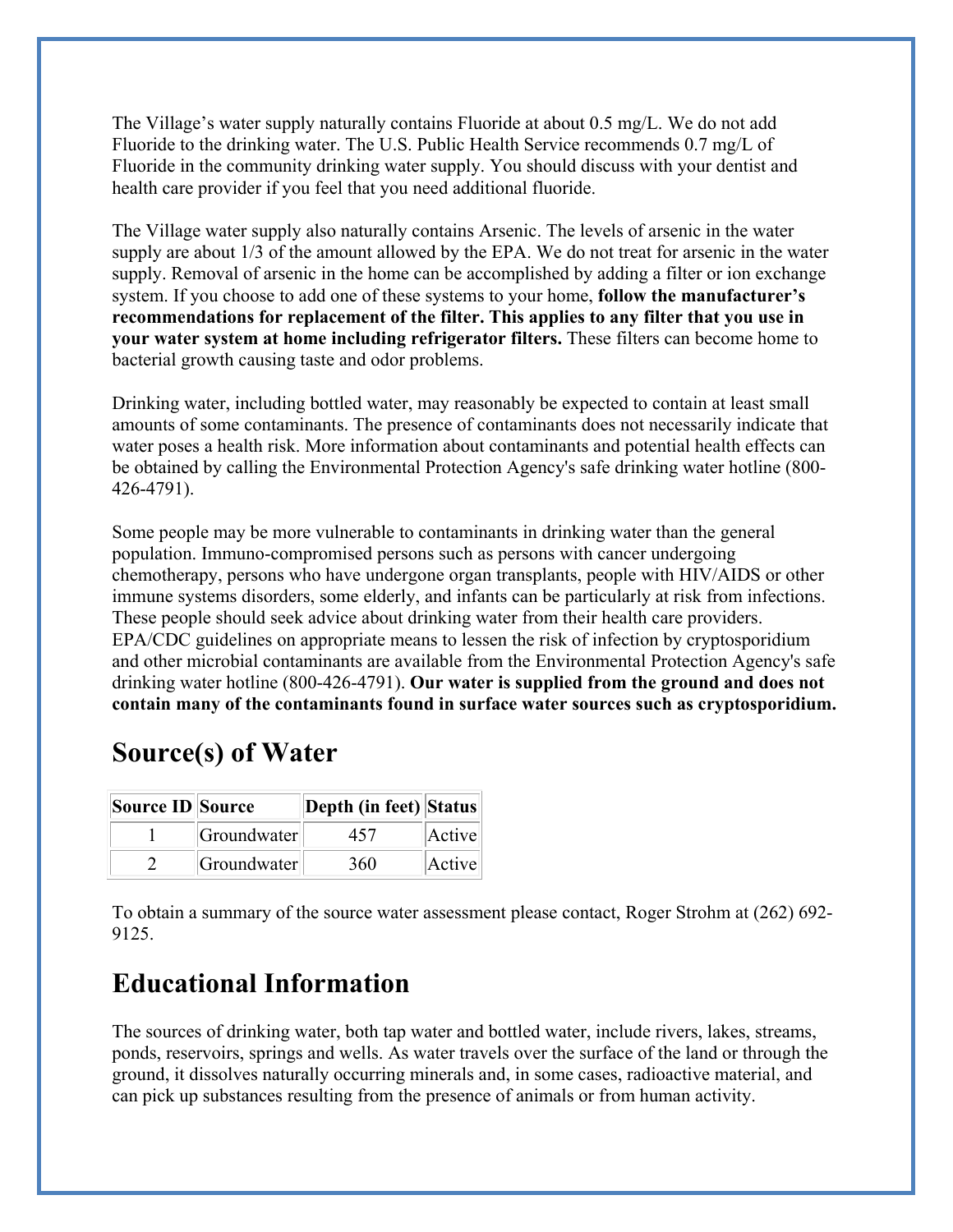Contaminants that may be present in source water include:

- Microbial contaminants, such as viruses and bacteria, which may come from sewage treatment plants, septic systems, agricultural livestock operations and wildlife.
- Inorganic contaminants, such as salts and metals, which can be naturally- occurring or result from urban stormwater runoff, industrial or domestic wastewater discharges, oil and gas production, mining or farming.
- Pesticides and herbicides, which may come from a variety of sources such as agriculture, urban stormwater runoff and residential uses.
- Organic chemical contaminants, including synthetic and volatile organic chemicals, which are by-products of industrial processes and petroleum production, and can also come from gas stations, urban stormwater runoff and septic systems.
- Radioactive contaminants, which can be naturally occurring or be the result of oil and gas production and mining activities.

In order to ensure that tap water is safe to drink, EPA prescribes regulations that limit the amount of certain contaminants in water provided by public water systems. FDA regulations establish limits for contaminants in bottled water, which shall provide the same protection for public health.

## **Definitions**

| <b>Term</b>           | <b>Definition</b>                                                                                                                                                                                                                                                                   |
|-----------------------|-------------------------------------------------------------------------------------------------------------------------------------------------------------------------------------------------------------------------------------------------------------------------------------|
| AL                    | Action Level: The concentration of a contaminant which, if exceeded, triggers<br>treatment or other requirements which a water system must follow.                                                                                                                                  |
| Level 1<br>Assessment | A Level 1 assessment is a study of the water system to identify potential problems<br>and determine, if possible, why total coliform bacteria have been found in our<br>water system.                                                                                               |
| Level 2<br>Assessment | A Level 2 assessment is a very detailed study of the water system to identify<br>potential problems and determine, if possible, why an E. coli MCL violation has<br>occurred or why total coliform bacteria have been found in our water system, or<br>both, on multiple occasions. |
| <b>MCL</b>            | Maximum Contaminant Level: The highest level of a contaminant that is allowed<br>in drinking water. MCLs are set as close to the MCLGs as feasible using the best<br>available treatment technology.                                                                                |
| <b>MCLG</b>           | Maximum Contaminant Level Goal: The level of a contaminant in drinking water<br>below which there is no known or expected risk to health. MCLGs allow for a<br>margin of safety.                                                                                                    |
| <b>MFL</b>            | million fibers per liter                                                                                                                                                                                                                                                            |
| <b>MRDL</b>           | Maximum residual disinfectant level: The highest level of a disinfectant allowed<br>in drinking water. There is convincing evidence that addition of a disinfectant is<br>necessary for control of microbial contaminants.                                                          |
| <b>MRDLG</b>          | Maximum residual disinfectant level goal: The level of a drinking water<br>disinfectant below which there is no known or expected risk to health. MRDLGs                                                                                                                            |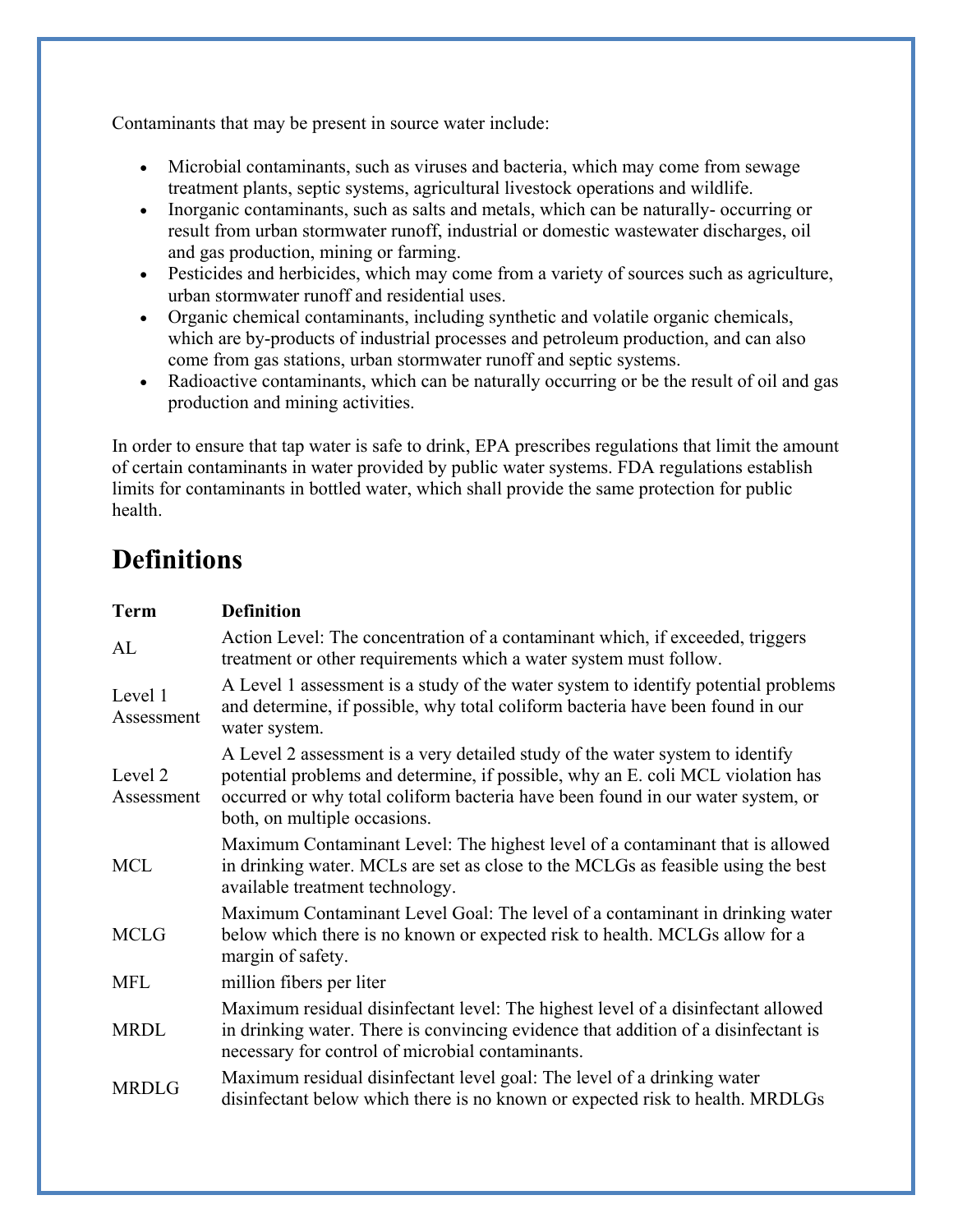| <b>Term</b> | <b>Definition</b>                                                                                           |
|-------------|-------------------------------------------------------------------------------------------------------------|
|             | do not reflect the benefits of the use of disinfectants to control microbial<br>contaminants.               |
| mrem/year   | millirems per year (a measure of radiation absorbed by the body)                                            |
| <b>NTU</b>  | Nephelometric Turbidity Units                                                                               |
| pCi/1       | picocuries per liter (a measure of radioactivity)                                                           |
| ppm         | parts per million, or milligrams per liter $(mg/l)$                                                         |
| ppb         | parts per billion, or micrograms per liter (ug/l)                                                           |
| ppt         | parts per trillion, or nanograms per liter                                                                  |
| ppq         | parts per quadrillion, or picograms per liter                                                               |
| <b>TCR</b>  | Total Coliform Rule                                                                                         |
| TT          | Treatment Technique: A required process intended to reduce the level of a<br>contaminant in drinking water. |

## **Detected Contaminants**

Your water was tested for many contaminants last year. We are allowed to monitor for some contaminants less frequently than once a year. The following tables list only those contaminants which were detected in your water. If a contaminant was detected last year, it will appear in the following tables without a sample date. If the contaminant was not monitored last year, but was detected within the last 5 years, it will appear in the tables below along with the sample date. **Our water exceeds all standards set by the EPA and the DNR at less than 0.5¢ per gallon.** 

#### **Microbiological Contaminants**

| Contaminant MCL |                                                                                                                                                                                                                                                                           | Count of<br>$\left\Vert MCLG\right\Vert _{Positives}$ | Violation of           | <b>Typical Source</b><br><b>Contaminant</b> |
|-----------------|---------------------------------------------------------------------------------------------------------------------------------------------------------------------------------------------------------------------------------------------------------------------------|-------------------------------------------------------|------------------------|---------------------------------------------|
| E. COLI         | Routine and repeat samples are.<br>total coliform-positive and either<br>is E. coli-positive or system fails<br>to take repeat samples following<br>E. coli-positive routine sample or<br>system fails to analyze total<br>coliform-positive repeat sample<br>for E. coli |                                                       | $\overline{\text{No}}$ | Human and<br>animal fecal<br>waste          |

Coliforms are bacteria that are naturally present in the environment and are used as an indicator that other, potentially harmful, waterborne pathogens may be present or that a potential pathway exists through which contamination may enter the drinking water distribution system. We found coliforms indicating the need to look for potential problems in water treatment or distribution. When this occurs, we are required to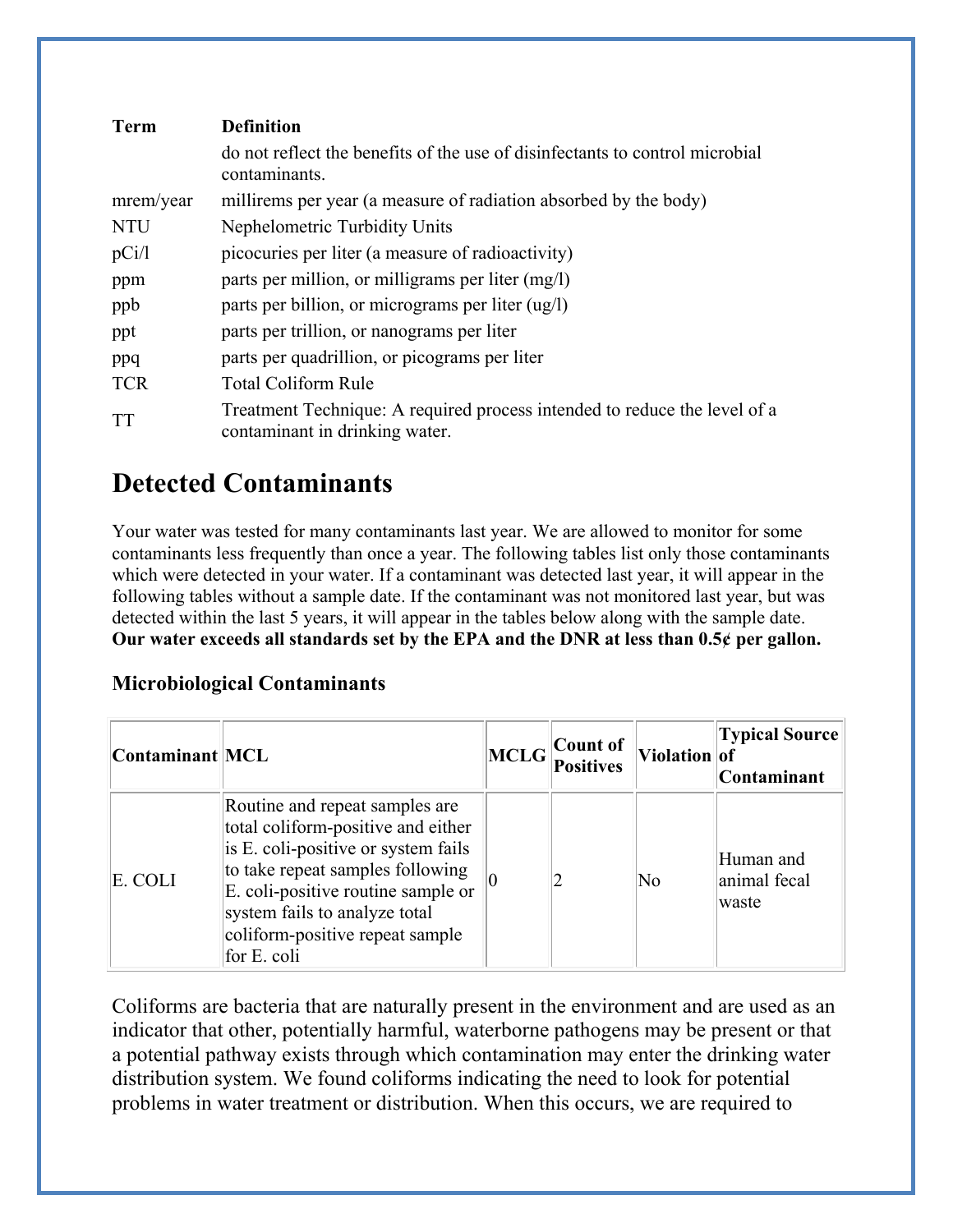conduct assessments to identify problems and to correct any problems that were found during these assessments.

During the past year, we were required to conduct 1 Level 1 assessment(s). All assessments were completed on time.

We believe that this positive test was the result of lab contamination. We found that the lab courier transported our samples with wastewater samples. Upon notification from the lab, we promptly sampled our water supply (two wells), resampled the location with the failed sample, sampled two locations upstream and downstream of the failed location within 5 connections. All of these additional samples were negative. We now use a different lab.

#### **Assessments**

| <b>Assessment Description</b>                                           | <b>Status</b>                       | Due Date   Completed   Violation |  |
|-------------------------------------------------------------------------|-------------------------------------|----------------------------------|--|
| Perform Level 1 Assessment: Multiple Total<br>Coliform-positive samples | $ COMPLETE 8/28/2021 8/13/2016 $ No |                                  |  |

#### **Disinfection Byproducts**

| <b>Contaminant</b><br>$l$ (units) |       |    | $\boxed{\text{Site}}\boxed{\text{MCL}}\boxed{\text{MCLG}}\boxed{\text{Level}}$ |             | Range | Sample<br>$\vert$ Date (if<br>prior to<br>2021) |                        | Violation Typical Source of                     |
|-----------------------------------|-------|----|--------------------------------------------------------------------------------|-------------|-------|-------------------------------------------------|------------------------|-------------------------------------------------|
| $HAAS$ (ppb)                      | $S-6$ | 60 | 60                                                                             |             |       |                                                 | $\overline{\text{No}}$ | By-product of<br>drinking water<br>chlorination |
| $\ TTHM$ (ppb)                    | $S-6$ | 80 | 0                                                                              | $\vert 8.5$ | 8.5   |                                                 | No                     | By-product of<br>drinking water<br>chlorination |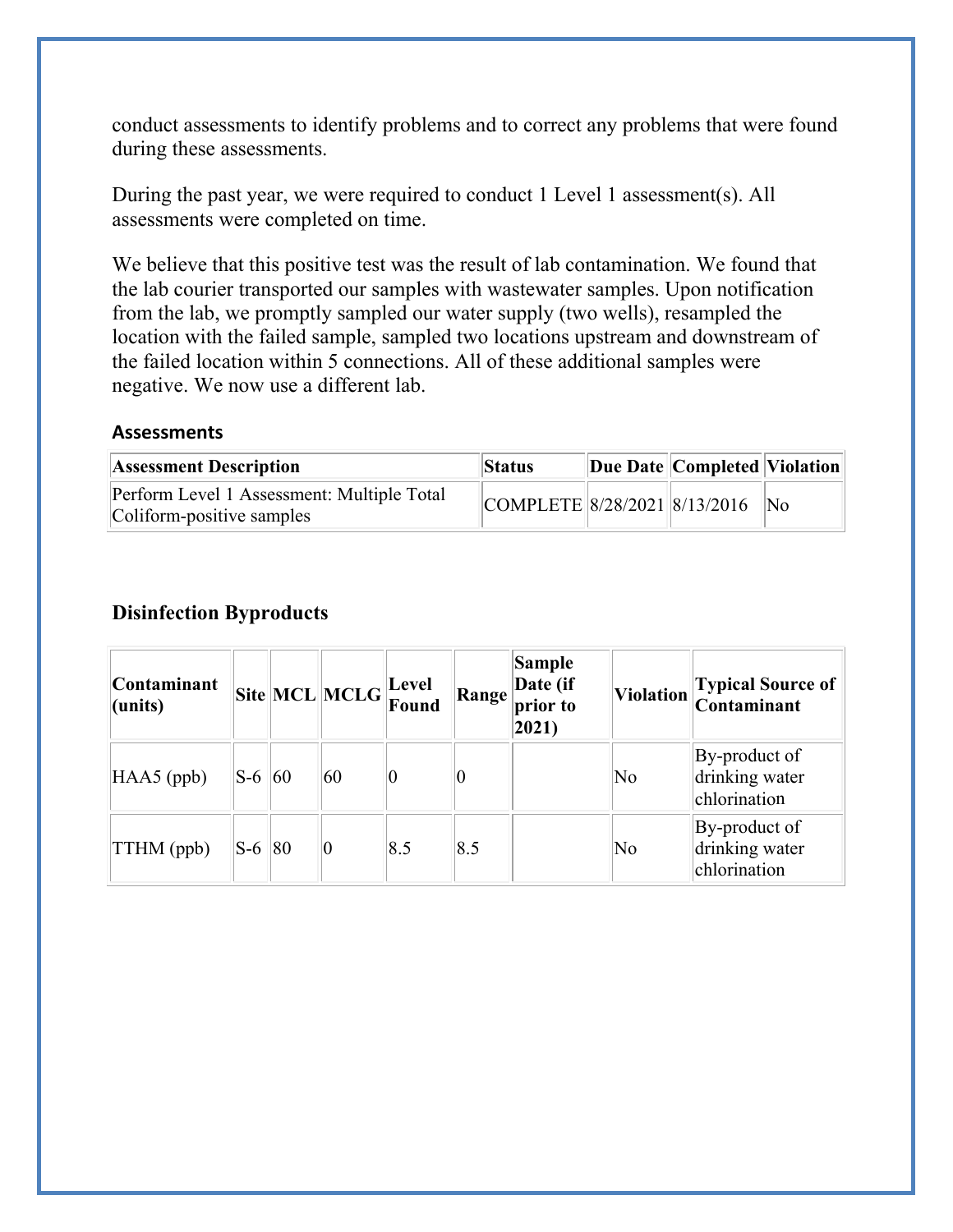## **Inorganic Contaminants**

| Contaminant<br>(units)   |                | Site MCL MCLG  | <b>Level</b><br><b>Found</b> | Range               | <b>Sample</b><br>Date (if<br>prior to<br>2021) | <b>Violation</b>       | <b>Typical Source of</b><br>Contaminant                                                                                                                         |
|--------------------------|----------------|----------------|------------------------------|---------------------|------------------------------------------------|------------------------|-----------------------------------------------------------------------------------------------------------------------------------------------------------------|
| <b>ARSENIC</b><br>$\phi$ | 10             | n/a            | $\overline{4}$               | $3-4$               | 8/6/2020                                       | N <sub>o</sub>         | Erosion of natural<br>deposits; Runoff from<br>orchards; Runoff from<br>glass and electronics<br>production wastes                                              |
| <b>BARIUM</b><br>(ppm)   | $\overline{2}$ | $\overline{2}$ | 0.095                        | $ 0.035 -$<br>0.095 | 8/6/2020                                       | $\overline{\text{No}}$ | Discharge of drilling<br>wastes; Discharge<br>from metal refineries;<br>Erosion of natural<br>deposits                                                          |
| <b>FLUORIDE</b><br>(ppm) | 4              | $\vert 4$      | 0.5                          | $0.4 -$<br>0.5      | 8/6/2020                                       | $\overline{\text{No}}$ | Erosion of natural<br>deposits; Water<br>additive which<br>promotes strong teeth;<br>Discharge from<br>fertilizer and<br>aluminum factories                     |
| <b>NICKEL</b><br>(ppb)   | 100            |                | 1.1000                       | 0.5500<br>1.000     | 8/6/2020                                       | $\overline{\text{No}}$ | Nickel occurs<br>naturally in soils,<br>ground water and<br>surface waters and is<br>often used in<br>electroplating,<br>stainless steel and<br>alloy products. |
| <b>SODIUM</b><br>(ppm)   | $\ln/a$        | n/a            | 13.00                        | 13.00               | 8/6/2020                                       | $\overline{\text{No}}$ | n/a                                                                                                                                                             |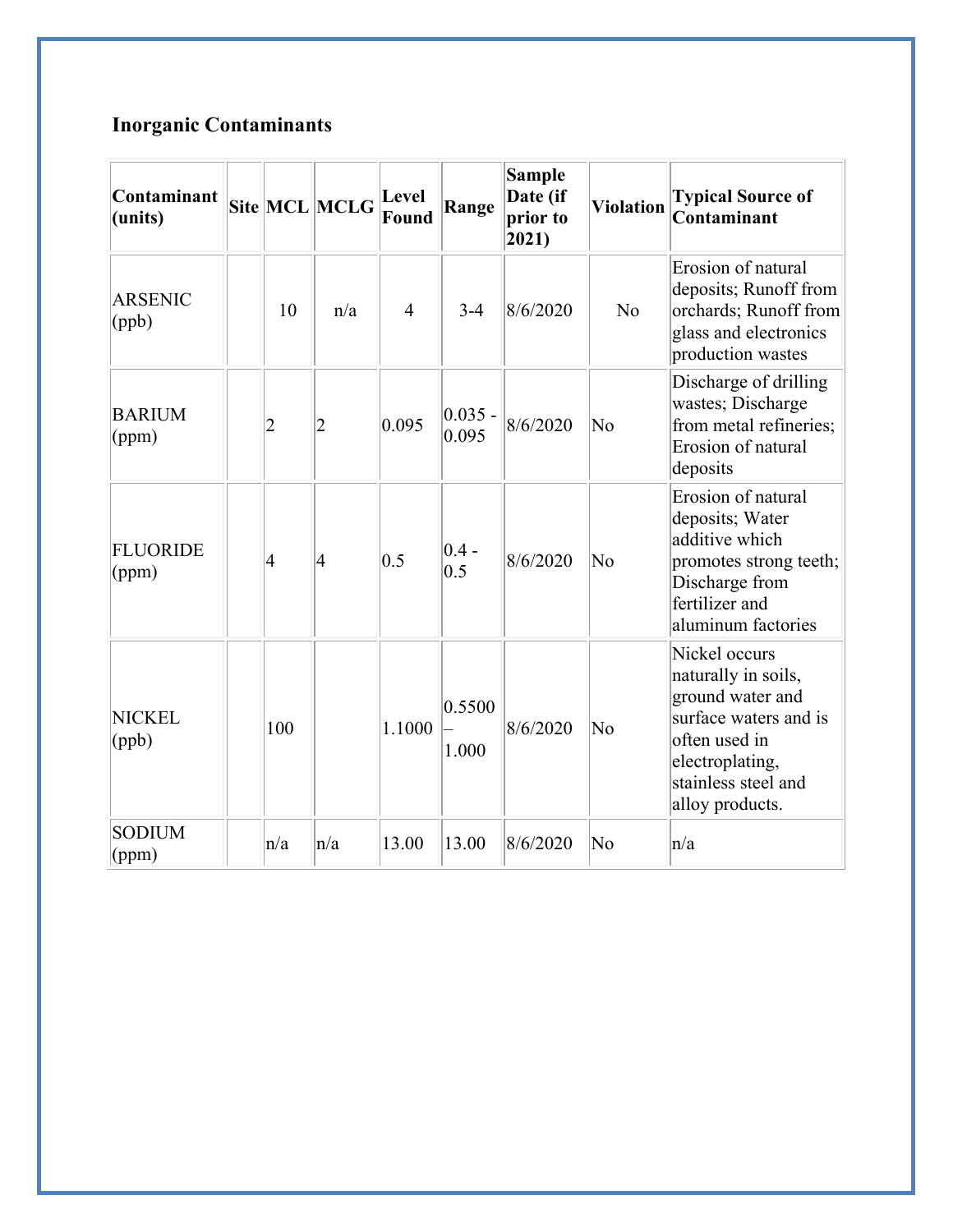| <b>Contaminant Action</b><br>(units) | Level    | <b>MCLG</b> | 90th<br>Percentile<br>Level<br>Found | $#$ of<br><b>Results</b>                                                   | Sample<br>Date (if<br>prior to<br>$ 2021\rangle$ | <b>Violation</b> | <b>Typical Source of</b><br>Contaminant                                                                                  |
|--------------------------------------|----------|-------------|--------------------------------------|----------------------------------------------------------------------------|--------------------------------------------------|------------------|--------------------------------------------------------------------------------------------------------------------------|
| <b>COPPER</b><br>(ppm)               | $AL=1.3$ | 1.3         | 0.1230                               | $ 0 \text{ of } 10$<br>results<br>were<br>above<br>the<br>action<br>level. | 8/6/2020                                         | No               | Corrosion of<br>household<br>plumbing systems;<br>Erosion of natural<br>deposits; Leaching<br>from wood<br>preservatives |
| $LEAD$ (ppb)                         | $AL=15$  | $\theta$    | 5.00                                 | $ 0 \text{ of } 10$<br>results<br>were<br>above<br>the<br>action<br>level. | 8/6/2020                                         | No               | Corrosion of<br>household<br>plumbing systems;<br>Erosion of natural<br>deposits                                         |

#### **Radioactive Contaminants**

| Contaminant (units)                                             |  | $\begin{array}{c c} \hline \textbf{Site} & \textbf{MCL} & \textbf{MCLG} & \textbf{Level} \\ \hline \textbf{Found} & \textbf{Found} & \end{array}$ |     |                  | <b>Range Sample Date (if</b> prior to 2021) | <b>Violation</b> |
|-----------------------------------------------------------------|--|---------------------------------------------------------------------------------------------------------------------------------------------------|-----|------------------|---------------------------------------------|------------------|
| <b>GROSS ALPHA, EXCL.</b><br>$\mathbb{R} \& \mathrm{U}$ (pCi/l) |  |                                                                                                                                                   | 1.9 | $ 0.0 -$<br>1.9  | 8/6/2020                                    | No               |
| $\vert$ RADIUM, $(226 + 228)$<br> (pCi/l)                       |  |                                                                                                                                                   | 0.6 | $ 0.0 -$<br> 0.6 | 8/6/2020                                    | No               |

#### **Contaminants with a Health Advisory Level or a Secondary Maximum Contaminant Level**

The following tables list contaminants which were detected in your water and that have either a Health Advisory Level (HAL) or a Secondary Maximum Contaminant Level (SMCL), or both. There are no violations for detections of contaminants that exceed Health Advisory Levels, Groundwater Standards or Secondary Maximum Contaminant Levels. Secondary Maximum Contaminant Levels are levels that do not present health concerns but may pose aesthetic problems such as objectionable taste, odor, or color. Health Advisory Levels are levels at which concentrations of the contaminant present a health risk.